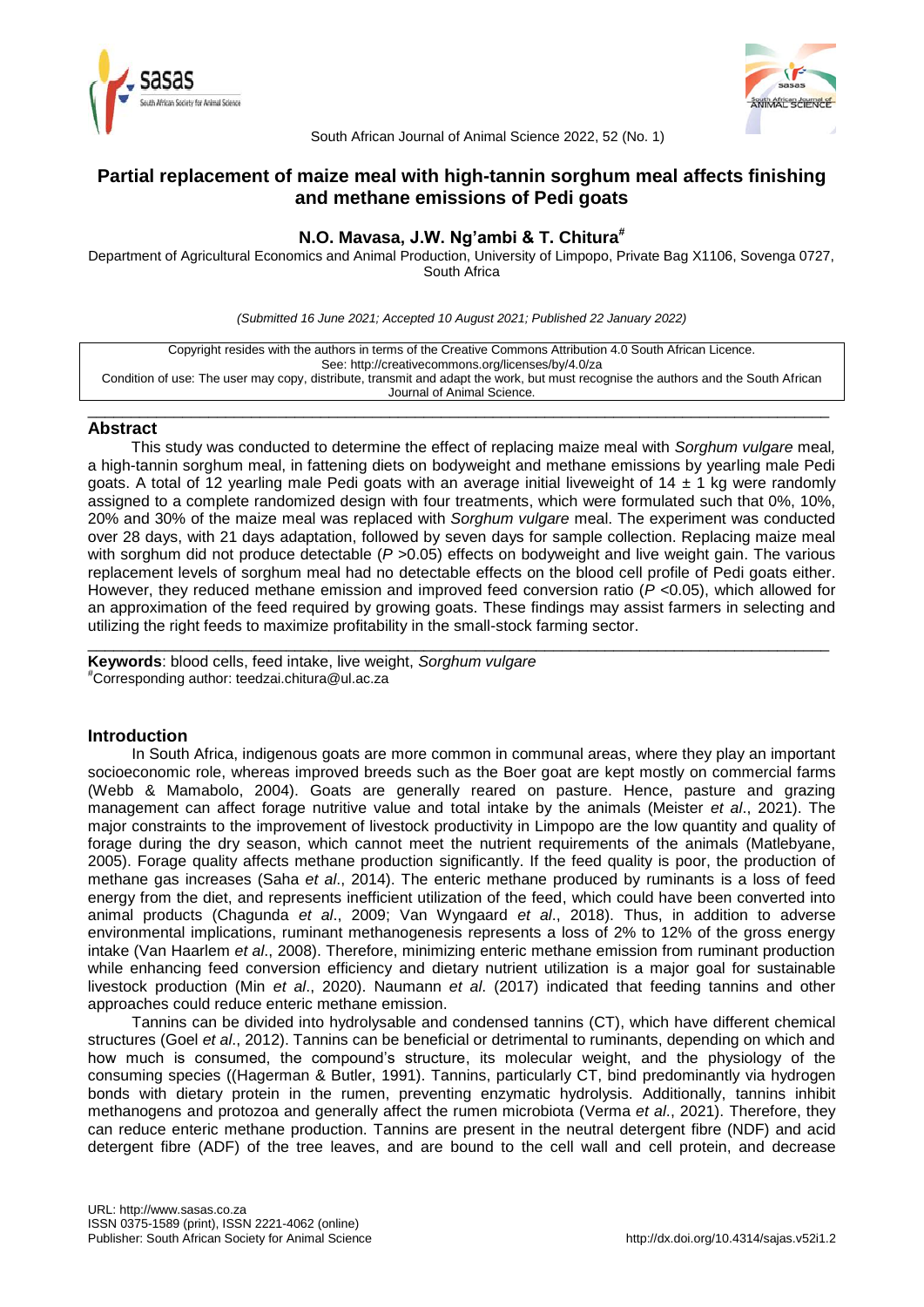digestibility. They can also cause decreased palatability, feed intake, growth rate, nutrient utilization and iron absorption (Lata, 2021).

Sorghum, the fifth most important grain crop after wheat, maize, rice and barley (FAO, 2003), contains tannins (Hatmi *et al.*, 2021) and is characterized by high energy and feeding values (Berenji & Dahlberg, 2004), making it a suitable replacement for maize in animal feeding. Sorghum is transitioning from a mere food and fodder crop to a valued raw material for animal feed all over the world, because numerous animal feed studies showed that it was a good source of energy and protein (Venkateswarlu *et al.*, 2019). Similarly, Dicko *et al.* (2006) indicated that the nutrient composition of sorghum proved that it was a good source of energy, proteins, carbohydrates, vitamins and minerals, including trace elements, particularly iron and zinc. When processed correctly and balanced with other feed ingredients, sorghum can serve as the primary grain source in animal diets (Kimberly *et al.*, 2019). To improve its feeding value, greater understanding is needed of importnat antinutritive properties, including kafirin, phenolic compounds, and phytate. In addition, the growing ethanol industry has increased the amount of sorghum distiller's grains for use in animal sectors (Kimberly *et al.*, 2019).

This study therefore focused on the effect of partial replacement of maize meal with sorghum meal in fattening diets on performance and methane emissions by yearling male Pedi goats.

### **Materials and methods**

The study was conducted at the University of Limpopo Livestock Unit, Limpopo, South Africa, during the autumn season of 2019. The University of Limpopo Farm lies at latitude 27.55 °S and longitude 24.77 °E. The mean ambient temperatures around the study area are 28 ° in winter and 36 °C in summer (Shiringani, 2007). The mean annual rainfall ranges between 446.8 and 468.4 mm. The dry season occurs between April and October and the rainy season between November and March (Kutu & Asiwe, 2010).

The experimental diets consisted of yellow maize meal and tef grass (*Eragrostis tef*) as a basal diet mixed with *Sorghum vulgare* meal (henceforth sorghum meal) (Table 1). The diet mixture supplied the animals with adequate amounts of dry matter (DM), crude protein (CP), neutral detergent fibre (NDF), acid detergent fibre (ADF), fat, energy, minerals, vitamins and tannins, which inhibited detrimental effects. Ground yellow maize meal, lamb and ewe pellets and sorghum meal were purchased at Polokwane NTK store, South Africa. Tef grass was bought from a local animal feeds producer. The grass was then cut into small pieces with a lasher and ground into smaller pieces (using a 3 mm sieve) with a milling machine at the Aquaculture Research Unit, University of Limpopo. Sorghum seeds were ground into smaller amounts (100 g). Each feed sample was stored in an airtight bag and kept until needed for chemical analysis.

| Treatment code | Treatment description                                                          |
|----------------|--------------------------------------------------------------------------------|
| $M_{100}S_0$   | Maize meal-based fattening diet containing no Sorghum vulgare meal             |
| $M_{90}S_{10}$ | Maize meal-based diet in which Sorghum vulgare meal replaced 10% of maize meal |
| $M_{80}S_{20}$ | Maize meal-based diet in which Sorghum vulgare meal replaced 20% of maize meal |
| $M_{70}S_{30}$ | Maize meal-based diet in which Sorghum vulgare meal replaced 30% of maize meal |
|                |                                                                                |

**Table 1** Dietary treatments containing various levels of maize meal and *Sorghum vulgare* meal fed ad libitum to fattening yearling male Pedi goats

The first objective of the study was to analyse the nutrient and tannin contents in the four diets. The second was to determine the replacement effect of maize meal with sorghum meal on growth performance and methane emission in the yearling male Pedi goats. A comparative analysis of maize and *Sorghum vulgare* (Nyamambi *et al.*, 2007) is presented in Table 2. The goats were randomly assigned to the four treatments. Each treatment had three replications, and one animal per replicate. The study lasted for 28 days (21 days preliminary and seven days' collection). The goats were housed in well-ventilated individual metabolic pens with clean water and a mineral lick being provided ad libitum. The lick contained a minimum of 200 g/kg protein, a maximum of 22 g/kg urea, 100 g/kg crude fibre, at least 10 g/kg and not more than 35 g/kg calcium, at least 4 g/kg phosphorus, 8 g/kg sulphur, 12 g/kg potassium, 15 mg/kg copper, 100 mg/kg manganese, 120 mg/kg zinc, 0.5 mg/kg cobalt, 3 mg/kg iodine, 75 mg/kg iron, 0.5 mg/kg selenium, and 88 IU vitamin A, and provided 8.8 MJ ME/kg.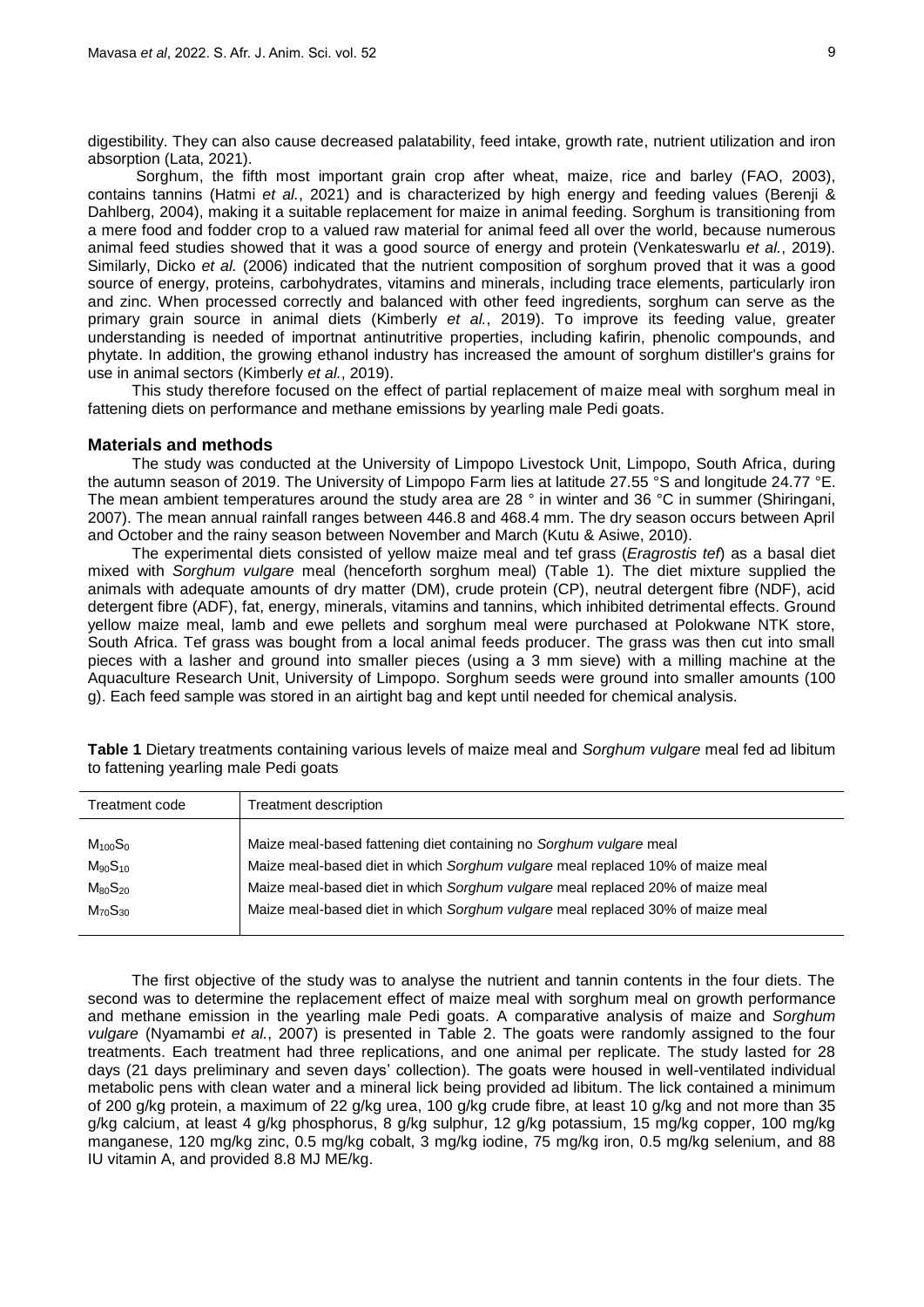|                               | <b>Yellow maize</b> | Sorghum vulgare |  |  |
|-------------------------------|---------------------|-----------------|--|--|
| Dry matter (DM), %            | 88.98               | 90.64           |  |  |
|                               |                     |                 |  |  |
| Ash, % DM                     | 1.49                | 1.74            |  |  |
| Crude protein, % DM           | 10.08               | 10.24           |  |  |
| Fat, % DM                     | 4.40                | 3.79            |  |  |
| Neutral detergent fibre, % DM | 11.50               | 12.58           |  |  |
| Acid detergent fibre, % DM    | 3.58                | 6.74            |  |  |
| Energy, kcal/kg dm            | 3.32                | 4.57            |  |  |
| Tannins, % DM                 | <b>ND</b>           | 6.23            |  |  |
|                               |                     |                 |  |  |

**Table 2** Comparative nutritive analyses of yellow maize and *Sorghum vulgare*

ND: not detectable

Source**:** Nyamambi *et al.,* 2007

The goats were weighed with an electronic weighing scale at the beginning of the experiment and then weekly. These weights were used to calculate the growth rates. Feed intake was measured daily by subtracting the weight of the orts from the feed offered. Feed conversion ratio was calculated as the total amount of feed consumed divided by weight gain (McDonald *et al.*, 2010).

Dry matter of the feeds, feed refusals and faecal material was determined by drying the samples in the oven for 24 hours at 105 °C. Ash contents of feeds, feed refusals and faecal samples were assessed by ashing the sample at 600 °C in a muffle furnace overnight. Ash was analysed for calcium, phosphorus, potassium and sodium. Nitrogen contents of feed and faecal samples were calculated by the Kjeldahl method). Gross energy values of feed and faecal samples were determined with a bomb calorimeter (AOAC, 2012).

The goats were housed in specially designed metabolic cages fitted with a urine bottle, and separate troughs for water and feed. Faecal bags were used to collect faeces, which were collected from each goat for seven days, weighed, dried, weighed again and stored for chemical analysis. Water and a mineral lick were provided ad libitum*.* Apparent digestibility (AD) of nutrients was calculated with this formula (Khan *et al*., 2003):

## $AD = \frac{C}{A}$  $\overline{A}$

Methane emissions were measured with a hand-held methane detector (Chagunda *et al*., 2009). The laser beam of the detector was pointed 1 m away from the goat to identify atmospheric methane and onto the nasal area to sense the methane expired by the goat. Measurements were taken on individual goats that were at least 6 m away from any other animal. The laser beam was easy to see, since the goats were kept in an enclosed building. The measurements were taken two hours after feeding when the goats were ruminating. All measurements were taken at the same time of the day, at around 08h00. The measurements for each goat were taken within 60 seconds daily and repeated for seven consecutive days. Methane was then read and reported as parts per million-metre (ppm-m) (Chagunda *et al.*, 2009).

Blood was collected at the end of the experiment. Twelve millilitres were collected from each animal via jugular venepuncture. Five mL and 2 mL of blood samples were placed in labelled bottles containing ethylene diamine tetra acetic acid (EDTA) or sodium oxalate fluoride for haematological analysis and measurement of glucose. An additional 5 mL was collected in an anticoagulant-free plastic tube, allowed to clot at room temperature, and centrifuged at 1500 x g for 10 minutes. The supernatant was collected and stored at -20 °C for biochemical analysis.

The nutrient and tannin contents of the diets were subjected to analysis of variance (ANOVA) using SAS software (SAS Institute Inc., Cary North Carolina, USA). Data that were obtained from the animals were subjected to one-way ANOVA with sorghum inclusion level as the main effect using the GLM procedure of SAS version 9.1.3. When a significant (*P* <0.05) treatment effect was detected, the least significant difference test was used for mean separation.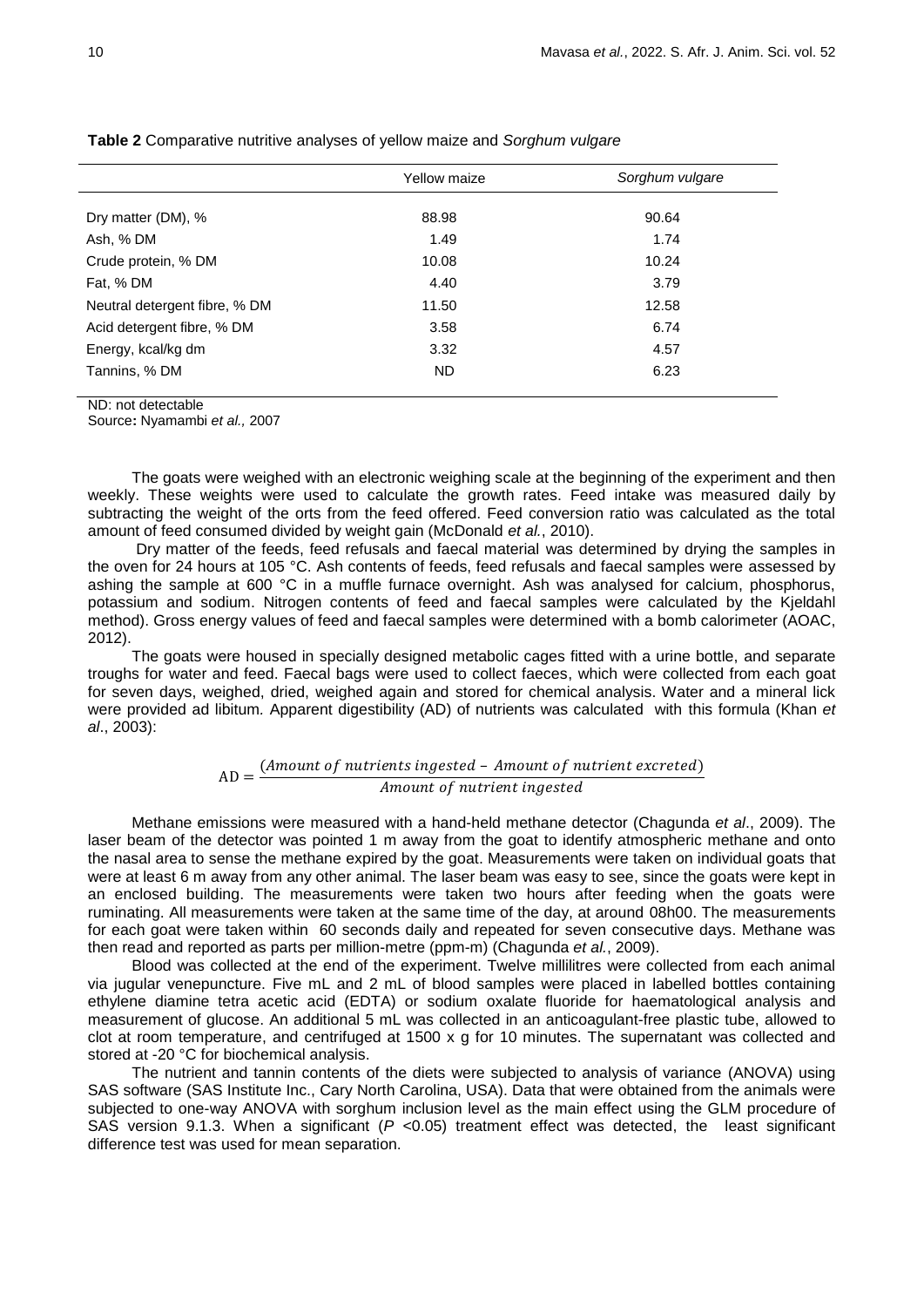### **Results and Discussion**

Results of replacing maize meal with sorghum meal performance of the yearling male Pedi goats are presented in Table 3. There was no detectable effect (*P* >0.05) of the treatments on the nutrient intake of the goats or on the estimates of digestibility.

Brown and Ng'ambi (2019) reported that inclusion of Vachellia karroo, which contains CT, did not affect daily amounts of OM, CP, NDF and ADF consumed by Pedi bucks. Bhatta et al. (2012) also reported that the dietary treatments of goats fed two concentrations of tannin from mimosa species had no effect on the consumption of DM, energy and CP. However, Mathobela (2018) reported a linear increase in DM, OM, CP, NDF, ADF, fat and energy intakes as *A. tortilis* leaf meal levels increased from 10% to 30%.

**Table 3** Effects of replacing maize meal with *Sorghum vulgare* meal on diet intake, digestibility, metabolizable energy, methane emission, bodyweight, weight gain, and feed conversion ratio of yearling male Pedi goats

|                                    | Diet                      |                      |                      |                       |  |
|------------------------------------|---------------------------|----------------------|----------------------|-----------------------|--|
| Variable                           | $M_{100}S_{0}$            | $M_{90}S_{10}$       | $M_{80}S_{20}$       | $M_{70}S_{30}$        |  |
| DM intake, g/day                   | $273^a \pm 4.1$           | $409^a \pm 14.0$     | $395^a \pm 19.3$     | $335^{\circ}$ ± 78.9  |  |
| OM intake, g/day                   | $254^a \pm 3.8$           | $381^a \pm 11.8$     | $365^a \pm 17.9$     | $311^a \pm 73.4$      |  |
| CP intake, g/day                   | $37^{\rm a} \pm 0.5$      | $55^a \pm 1.9$       | $53^{\circ} \pm 2.6$ | $46^a \pm 10.8$       |  |
| NDF intake, g/day                  | $128^a \pm 1.9$           | $202^a \pm 6.9$      | $191^a \pm 9.9$      | $155^a \pm 36.5$      |  |
| ADF intake, g/day                  | $87^a \pm 1.2$            | $131^a \pm 4.5$      | $122^a \pm 6.0$      | $104^a \pm 24.6$      |  |
| Fat intake, g/day                  | $7^a \pm 0.1$             | $9^a \pm 0.3$        | $11^a \pm 0.5$       | $10^a \pm 2.2$        |  |
| Energy intake, MJ/day              | $3^a \pm 0.1$             | $6^a \pm 0.5$        | $5^a \pm 0.6$        | $5^a \pm 1.2$         |  |
| DM intake, g/kg W <sup>0.75</sup>  | $35^{\circ} \pm 0.5$      | $53^{\circ} \pm 1.8$ | $55^{\circ}$ ± 2.7   | $46^a \pm 10.8$       |  |
| OM intake, g/kg W <sup>0.75</sup>  | $33^{\circ} \pm 0.5$      | $49^a \pm 1.5$       | $50^{\circ} \pm 2.5$ | $43^{\circ} \pm 10.0$ |  |
| CP intake, g/kg W <sup>0.75</sup>  | $4.70^{\text{a}} \pm 0.1$ | $7^a \pm 0.2$        | $7^a \pm 0.4$        | $6^a \pm 1.5$         |  |
| NDF intake, g/kg W <sup>0.75</sup> | $16^a \pm 0.2$            | $26^a \pm 0.9$       | $26^a \pm 1.3$       | $21^a \pm 5.0$        |  |
| ADF intake, g/kg W <sup>0.75</sup> | $11^a \pm 0.2$            | $17^a \pm 0.6$       | $17^a \pm 0.8$       | $14^a \pm 3.4$        |  |
| Fat intake, g/kg W <sup>0.75</sup> | $1^a \pm 0.01$            | $1^a \pm 0.04$       | $2^a \pm 0.01$       | $1^a \pm 0.21$        |  |
| Energy intake (MJ/kg $W^{0.75}$ )  | $0^a \pm 0.02$            | $1^a \pm 0.06$       | $1^a \pm 0.01$       | $1^a \pm 0.17$        |  |
| DM digestibility, %                | $61^a \pm 1.0$            | $63^a \pm 1.6$       | $62^a \pm 0.3$       | $63^a \pm 1.2$        |  |
| OM digestibility, %                | $59^{\circ} \pm 0.6$      | $63^a \pm 1.7$       | $62^a \pm 0.5$       | $64^a \pm 0.9$        |  |
| CP digestibility, %                | $72^a \pm 0.5$            | $73^a \pm 0.5$       | $70^a \pm 1.1$       | $69^a \pm 3.8$        |  |
| NDF digestibility, %               | $50^{\circ} \pm 2.5$      | $52^a \pm 2.9$       | $62^a \pm 11.6$      | $58^a \pm 4.7$        |  |
| ADF digestibility, %               | $38^a \pm 0.8$            | $43^{\circ} \pm 2.5$ | $48^a \pm 8.2$       | $45^{\circ} \pm 3.9$  |  |
| Fat digestibility, %               | $57^{\circ} \pm 3.1$      | $39^{a} \pm 8.7$     | $53^{\circ} \pm 0.7$ | $50^a \pm 2.7$        |  |
| Energy digestibility, %            | $63^a \pm 2.7$            | $63^a \pm 1.5$       | $60^a \pm 2.7$       | $63^a \pm 1.2$        |  |
| Methane emitted, ppm-m             | $15.67^a \pm 0.9$         | $10.67^b \pm 0.7$    | $12.33^{ab} \pm 0.7$ | $12.00^{ab} \pm 1.5$  |  |
| Initial weight, kg                 | $14.0^a \pm 0.6$          | $14.3^a \pm 0.9$     | $13.0^a \pm 1.2$     | $13.3^a \pm 1.2$      |  |
| Final weight, kg                   | $15.5^a \pm 0.6$          | $15.3^a \pm 0.9$     | $14.0^a \pm 1.2$     | $14.2^a \pm 1.6$      |  |
| Weight gain, g/day                 | $71.0^a \pm 51.4$         | $143.0^a \pm 103.7$  | $143.0^a \pm 103.7$  | $119.3^a \pm 86.3$    |  |
| Feed conversion ratio              | $3.9^a \pm 0.1$           | $2.9^b \pm 0.1$      | $2.8^b \pm 0.2$      | $2.8^b \pm 0.1$       |  |

 $M_{100}S_0$ : maize meal-based diet without sorghum meal,  $M_{90}S_{10}$ : maize meal-based diet with 10% sorghum meal,  $M_{80}S_{20}$ :maize meal-based diet with 20% sorghum meal,  $M_{70}S_{30}$ : maize meal-based diet with 30% sorghum meal, DM: dry matter, OM: organic matter, CP: crude protein, NDF: neutral detergent fibre, ADF: acid detergent fibre a,b,c Within a row, values with a common superscript did not differ with probability *P* =0.05

Dey and De (2014) reported that inclusion of CT at 1.5% did not seem to interfere with rumen microbial fermentation and digestion, resulting in similar digestibility values for various nutrients. Nascimento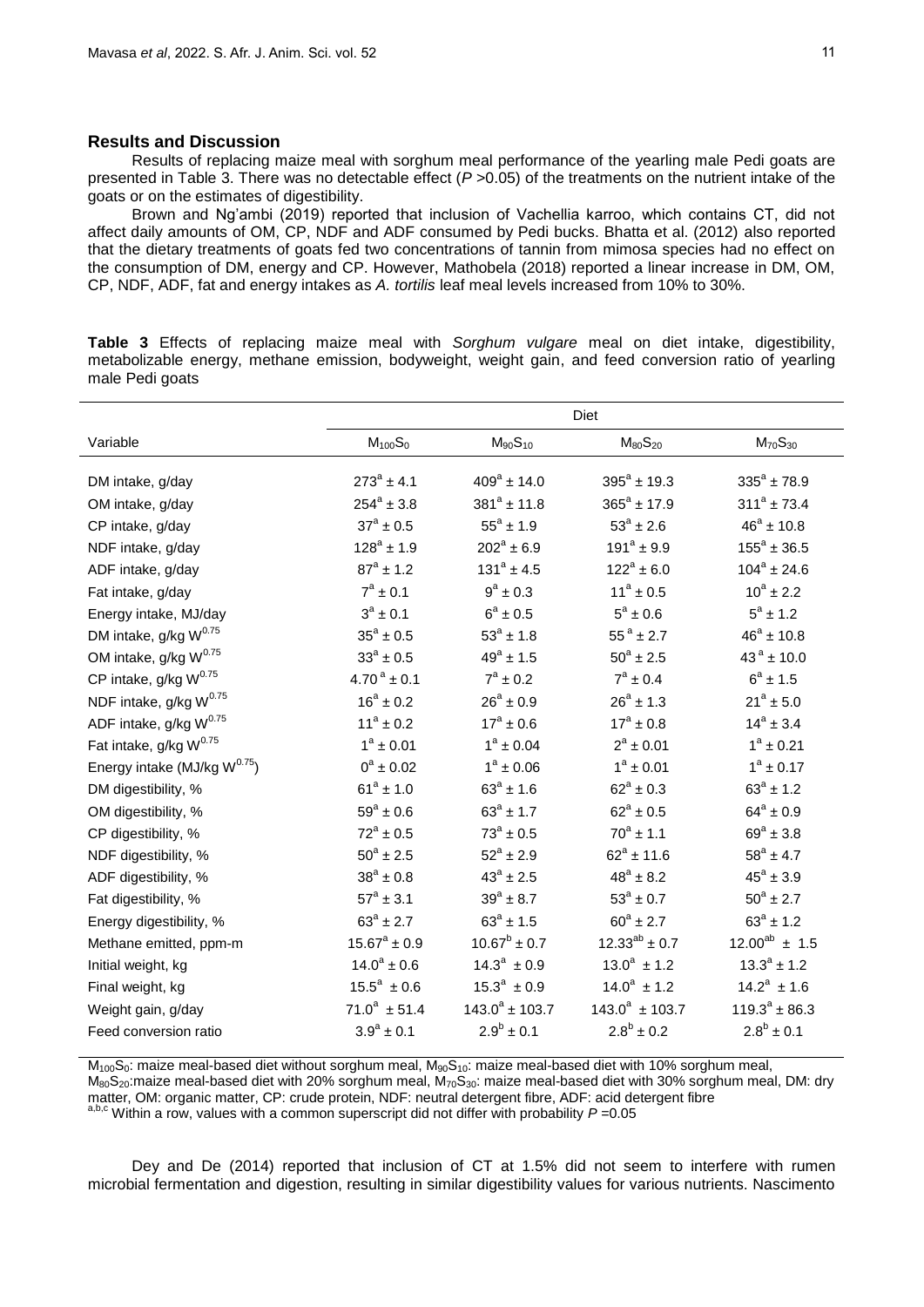*et al*. (2021) also reported that no differences were observed in DM and nutrient intake among levels of CTamended cassava silage blend fed to goats. Non-significant nutrient digestibility differences were probably because of a low to moderate amount of tannins in the diet (Pathak *et al.*, 2014; Dey & De, 2014). However, Salem *et al.* (2006) reported that ingestion by ruminants of feed containing tannin may reduce nutrient digestibility. In other studies, digestibilities of OM, CP, NDF, and ADF in sheep were decreased by adding *A. mearnsii,* which contained CT, to grass-based diets (Carulla *et al.*, 2005).

Finally, including various levels of sorghum meal in the diet provided to the goats in the current study did not produce detectable effects on their bodyweight and live weight gain. Mathobela (2018) also reported that the inclusion of *A. nilotica* leaf meal did not affect live weight changes in yearling male Boer goats fed an *Avena sativa* hay-based diet. The absence of detectable adverse effects on the performance of the goats suggested that tannins in the diets did not alter growth of the goats. Ng'ambu *et al.* (2013) reported improved growth performance when Xhosa lop-eared goats were supplemented with 200 g fresh *Vachellia karroo* leaves. The findings of Ng'ambu *et al.* (2013) might be associated with the observation that moderate level of tannins in the diet can precipitate with soluble proteins and thereby increase protein available to small ruminants (Min & Solaiman, 2018). However, Dludla (2010) indicated that the bodyweight gains of goats decreased with increasing CT concentrations in the diet, which might have been because of reductions in voluntary feed intake and in digestibility of organic matter and fibrous components of the rations (Priolo *et al.*, 2000)

Sorghum meal replacement levels in the current study did affect methane emission. Pedi goats on 10% sorghum meal had lower methane emissions than those that were not fed sorghum meal. These results are in line with several studies that reported lower methane production and emission as the levels of forage containing CT increased (Hariadi *et al*., 2010; Guglielmelli *et al.*, 2011). Similarly, Bhatta *et al*. (2009) reported that *Quebracho* tannins inhibited methane production linearly by 13 - 45% with increasing doses of 5–25% substrates. However, goats on diets containing 0%, 20%, and 30% sorghum meal replacement levels had similar (*P* >0.05) methane emission values.

Mathobela (2018) reported that a decrease in methane production in Boer goats fed a diet with *A. tortilis* leaf meal might be because of a reduction in fibre digestion (Van Dorland *et al.,* 2007). This resulted in less hydrogen production, which reduced methanogenesis because there was less substrate available for the production of methane (Carulla *et al*., 2005).

In the current study, food conversion ratio (FCR) improved with the level of sorghum meal in the diet. Goats fed the diets that contained 10%, 20% and 30% of sorghum meal had improved FCR compared with those that contained no sorghum meal. The results were in line with the findings of Mathobela (2018), who reported that FCR improved linearly with increased *A. karroo* leaf meal in the diets of Boer goats. The results from the current study are in contrast to those of Al-Dobaib (2009), who found that a diet treated with quebracho tannins at the levels of 1% and 3% of DM did not affect the FCR of lambs, but perhaps tannin levels in their study were too low to have beneficial effects. Likewise, Obeidat *et al.* (2011) observed that replacement of part of barley grain with tannin-rich carob pods did not affect the FCR of Awassi lambs.

Replacing maize meal with sorghum meal did not affect the haematological indices and blood biochemical components of male Pedi goats (Table 4). The findings of the current study were in line with the work of Terry *et al.* (2016). These authors reported no differences in blood metabolites among the lambs that were fed diets with various tanniniferous browse levels, suggesting no effect on proteolysis in the rumen. The values of the red blood cells (RBC) reported in the present study were not affected by the replacement levels of sorghum meal. The results, irrespective of replacement level, were consistent with the findings of Solaiman *et al*. (2010), who reported no differences in RBC when Kiko crossbred male kids were fed a *S. lespedeza*-based diet containing varying levels of CT. In the current study, haematocrit (HCT) values were not affected. This agrees with the findings of Brown *et al.* (2016), who reported that HCT was unaffected by various levels of *Vachellia Karroo*. Indices such as mean corpuscular volume (MCV), mean corpuscular haemoglobin (MCH) and mean corpuscular haemoglobin concentration (MCHC) could give significant information about the anaemia, dehydration and infection status of an animal (Campbell, 1995). The findings of the present study were similar to the results of Solaiman *et al.* (2010), who reported no differences in MCHC values of goats fed varying levels of tannin-rich *Sericea lespedeza*. Contrary to the current study, Brown *et al.* (2016) reported lower MCHC values of goats fed 50% *A. Karroo* leaf meal and suggested that this might have been caused by the relatively higher levels of CT in that diet.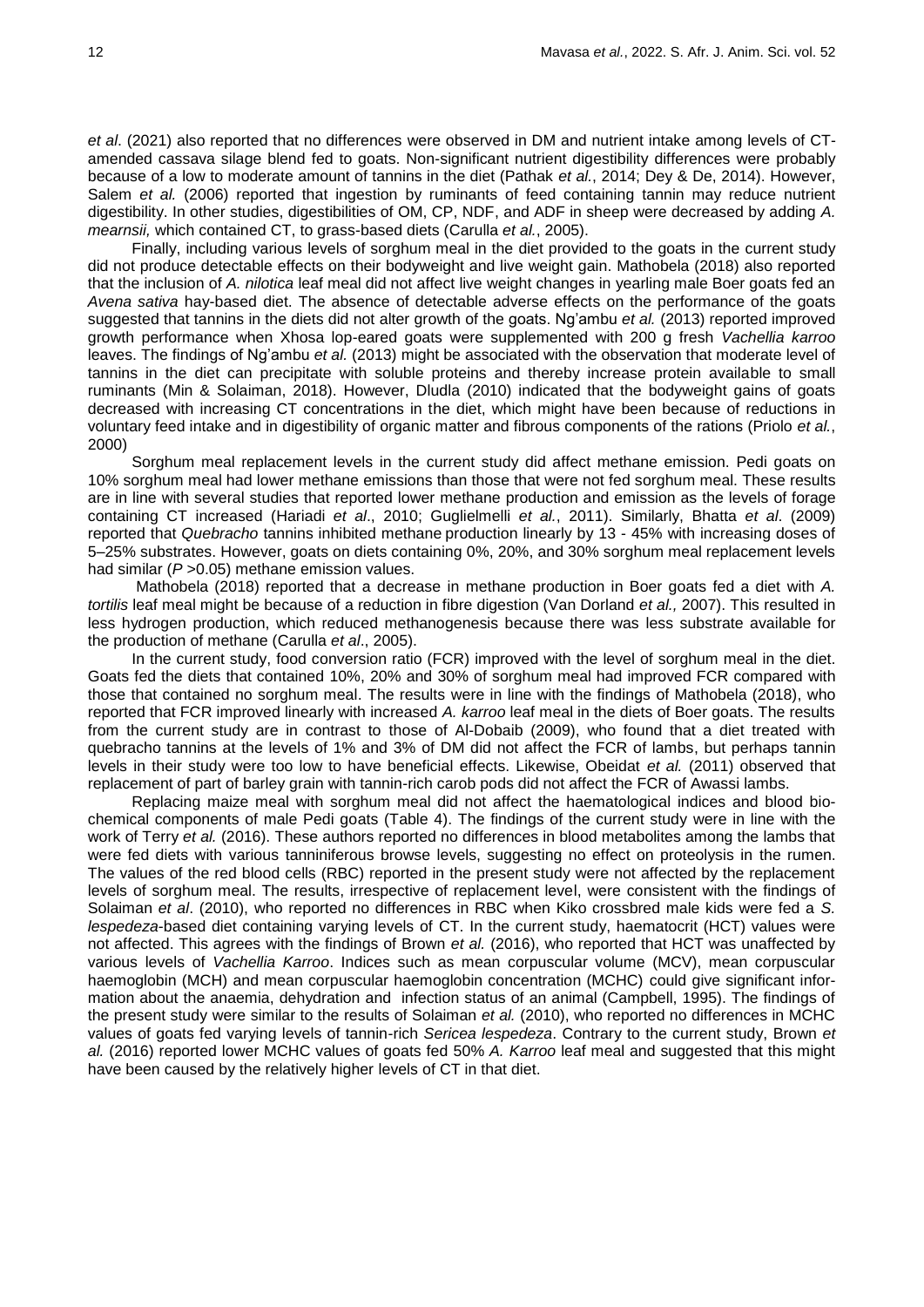|                                     | Diet                 |                  |                      |                 |
|-------------------------------------|----------------------|------------------|----------------------|-----------------|
| Red blood cells                     | $M_{100}S_{0}$       | $M_{90}S_{10}$   | $M_{80}S_{20}$       | $M_{70}S_{30}$  |
| Erythrocyte count, $x10^{12}/I$     | $3^a \pm 0.3$        | $2^a \pm 0.8$    | $3^a \pm 0.1$        | $3^a \pm 0.1$   |
| Haemoglobin, g/dl                   | $9^a \pm 0.7$        | $7^a \pm 3.4$    | $11^a \pm 0.3$       | $10^a \pm 0.2$  |
| Haematocrit, I/I                    | $0^a \pm 0.0$        | $0^a \pm 0.0$    | $0^a \pm 0.0$        | $0^a \pm 0.1$   |
| Mean corpuscular volume, F/I        | $33^a \pm 1.0$       | $20^a \pm 10.2$  | $32^a \pm 0.3$       | $32^a \pm 0.7$  |
| Mean corpuscular haemoglobin, p/g   | $35^a \pm 35.4$      | $31^a \pm 16.1$  | $34^{\circ} \pm 0.5$ | $35^a \pm 1.7$  |
| Mean corpuscular haemoglobin, g/dl  | $108^a \pm 1.1$      | $100^a \pm 52.5$ | $104^a \pm 2.3$      | $110^a \pm 7.2$ |
| Red cell distribution width, %      | $12^a \pm 0.3$       | $7^a \pm 3.6$    | $12^a \pm 0.1$       | $12^a \pm 0.7$  |
| White blood cells                   |                      |                  |                      |                 |
| Leucocyte count, 10 <sup>9</sup> /l | $23^a \pm 6.4$       | $9^a \pm 4.8$    | $21^a \pm 1.0$       | $18^a \pm 1.8$  |
| Neutrophils, 10 <sup>9</sup> /l     | $4^a \pm 0.6$        | $3^a \pm 1.7$    | $7^a \pm 1.2$        | $8^a \pm 1.9$   |
| Lymphocytes, 10 <sup>9</sup> /l     | $17^{\circ} \pm 6.3$ | $5^a \pm 2.9$    | $13^a \pm 2.1$       | $9^a \pm 0.3$   |
| Monocytes, 10 <sup>9</sup> /l       | $1^a \pm 1.0$        | $0^a \pm 0.2$    | $1^a \pm 0.0$        | $1^a \pm 0.3$   |
| Eosinophils, 10 <sup>9</sup> /l     | $1^a \pm 0.6$        | $1^a \pm 0.4$    | $1^a \pm 0.3$        | $1^a \pm 0.2$   |
| Blood glucose, mol/l                | $3^a \pm 0.2$        | $3^a$ + 0.1      | $3^a$ + 0.1          | $3^a \pm 0.0$   |
| Blood urea nitrogen, mol/l          | $5^{\circ} \pm 0.7$  | $5^a \pm 0.2$    | $3^a \pm 0.8$        | $3^a \pm 0.6$   |

**Table 4** Effect of replacing maize meal with sorghum meal on haematological indices and blood biochemical components of yearling male Pedi goats

M<sub>100</sub>S<sub>0</sub>: maize meal-based diet without sorghum meal, M<sub>90</sub>S<sub>10</sub>: maize meal-based diet with 10% sorghum meal,  $M_{80}S_{20}$ :maize meal-based diet with 20% sorghum meal,  $M_{70}S_{30}$ : maize meal-based diet with 30% sorghum meal  $a,b,c$  Within a row, values with a common superscript did not differ with probability  $P = 0.05$ 

The current study failed to reveal significant differences in the white blood cell count of the goats fed various levels of sorghum meal. The results were similar to those of Mathobela (2018), who found that no significant variation in white blood cell counts of Boer goats fed diets with various levels of *A. karroo* leaf meal. Brown *et al.* (2016) also reported no differences in white blood cell counts of indigenous Pedi goats fed varying levels of *Vachellia karroo* leaf meal in *Setaria verticillata* hay-based diets. In the current study, replacing maize meal with sorghum meal did not affect blood urea nitrogen values, which indicated that the quality of dietary protein was satisfactory (Roy, 1970). These results, irrespective of replacement level, were comparable with those of Mathobela (2018), who reported no significant variations in the blood urea nitrogen values of Boer goats with various levels of *A. karroo* leaf meal. The results of the current study were contrary to those of Leibholz (1970), who reported high blood urea nitrogen levels in the control diet, although the low weight gain suggested some level of body protein catabolism in the control group. However, Olafadehan (2011) observed that goats fed a sole diet of *Pterocarpus erinaceous* or *Andropogon gayanus* grass had depressed serum glucose compared with animals on mixed forage diets. Goats fed maize meal diets with various levels of sorghum meal showed no significant variations in blood glucose values. These results agreed with those of Solaiman *et al.* (2010), who reported that serum glucose was unaffected as *Sericea lespedeza* inclusion increased in the diet of Kiko crossbred male kids. Other studies noted variations in blood glucose levels when CT were incorporated in ruminant diets. Olafadehan (2011) stated that inclusion of tannin-rich diets improved glucose levels.

### **Conclusions**

Replacing 10% of the maize meal with sorghum meal in the diet of goats resulted in better feed conversion and lowered methane emissions than the unaugmented diet. However, analysis of the productive performance, haematological indices and blood biochemical components did not result in significant differences among the treatments. It was concluded that a high tannin sorghum meal may be used to replace up to 30% of maize meal in goat fattening diets without apparent deleterious consequences. However, further studies should be conducted to validate the present findings.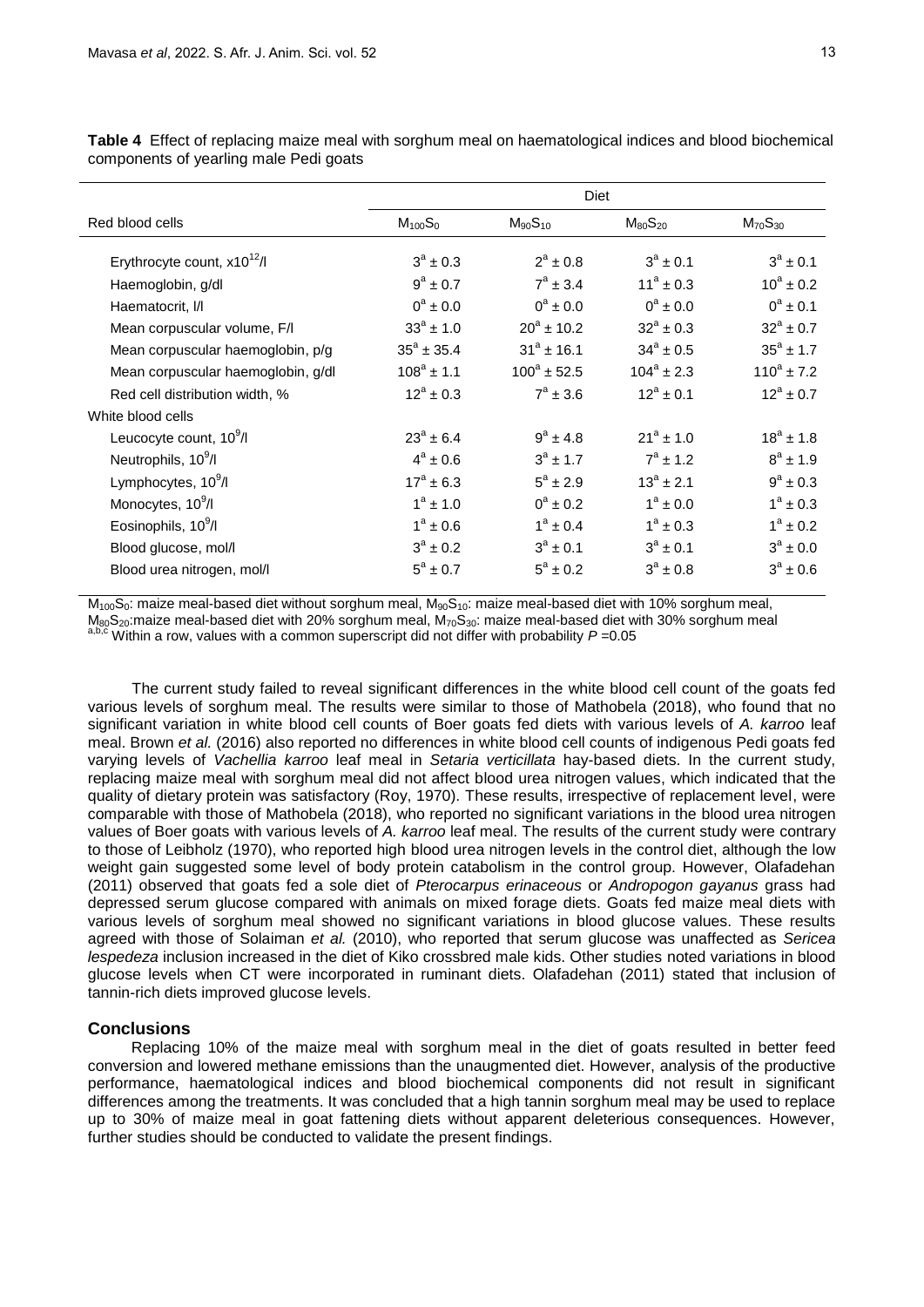#### **Acknowledgements**

The authors would like to acknowledge the financial assistance from the Department of Agricultural Economics and Animal Production, University of Limpopo.

#### **Authors' Contributions**

NOM collected the data for this study, analysed the data and wrote the initial draft of this manuscript. JWN collaborated in the interpretation of the results and drafting the manuscript. TC interpreted the results and finalized the manuscript. All the authors approved the final version of the manuscript.

#### **Conflict of Interest Declaration**

All the authors do not have any conflicts of interest to declare.

#### **References**

- Al-Dobaib, S.N., 2009. Effect of different levels of quebracho tannin on nitrogen utilization and growth performance of Najdi sheep fed alfalfa *(Medicago sativa)* hay as a sole diet. J. Anim. Sci. 80, 532-541. DOI: 10.1111/j.1740- 0929.2009.00662.x
- AOAC, 2012. Official methods of analysis. Association of Official Analytical Chemists International. 17th ed. AOAC, Washington DC.
- Berenji, J. & Dahlberg J., 2004. Perspectives of sorghum in Europe. J. Agron. Crop Sci. 190(5), 332-338. DOI: 10.1111/j.1439-037X.2004.00102.x
- Bhatta, R., Uyeno, Y., Tajima, K., Takenaka, A., Yabumoto, Y., Nonaka, I., Enishi, O. & Kurihara, M., 2009. Difference in the nature of tannins on in vitro ruminal methane and volatile fatty acid production and on methanogenic archaea and protozoal populations. J. Dairy Sci. 92, 5512-5522. DOI: 10.3168/jds.2008-1441
- Bhatta, R.O., Enishi, Y., Yabumoto, I., Nonaka, N., Takusari, K, Higuchi, K, Tajima, Takenaka, A. & Kurihara, M., 2012. Methane reduction and energy partitioning in goats fed two concentrations of tannin from Mimosa spp. J. Agric. Sci. 151, 119-128. DOI: 10.1017/S0021859612000299
- Brown, D. & Ng'ambi, J.W., 2019. The effects of dietary *Vachelia Karroo* leaf meal inclusion on meat quality and histological parameters in Pedi bucks fed *Setaria verticillata* hay-based diet. J. Appl. Ecol. Environ. Res. 17(2), 2893-2909. DOI: 10.15666/aeer/1702\_28932909
- Brown, D., Ng'ambi, J.W., Norris D. & Mbajiorgu, F.E., 2016. Blood profiles of indigenous Pedi goats fed varying levels of Vachellia Karroo leaf meal *in Setaria verticillata* hay-based diet. S. Afr. J. Anim. Sci. 46, 433-439. DOI: 10.4314/sajas.v46i4.11
- Dicko, M.H., Gruppen, H., Traoré, A.S., Voragen, A.G. & Van Berkel, W.J., 2006. Sorghum grain as human food in Africa: relevance of content of starch and amylase activities. African J. Biotech. 5(5), 384-395. https://tspace.library.utoronto.ca/bitstream/1807/6695/1/jb06065.pdf
- Campbell, T.W., 1995. Avian haematology and cytology. Iowa State University Press, Ames, , USA.
- Chagunda, M.G.G., Römer, D.A.M. & Roberts, D.J., 2009. Effect of genotype and feeding regime on enteric methane, non-milk nitrogen and performance of dairy cows during the winter-feeding period. Livest. Sci. 122, 323-332. https://www.cabdirect.org/cabdirect/abstract/20093148326
- Carulla, J.E., Kreuzer, M., Machmuller, A. & Hess, H.D., 2005. Supplementation of *Acacia mearnsii* tannins decreases methanogenesis and urinary nitrogen in forage-fed sheep. Austr. J. Agric. Res. 56, 961-970. https://doi.org/10.1071/AR05022
- Dey, A. & De, P.S., 2014. Influence of condensed tannins from *Ficus bengalensis* leaves on feed utilization, milk production and antioxidant status of crossbred cows. Asian-Australas. J. Anim. Sci. 27 (3), 342-348. DOI: 10.5713/ajas.2013.13295
- Dludla, S.P., 2010. The effect of condensed tannins on goat's body weight. MSc thesis. Department of Agricuture, Faculty of Science and Agriculture, University of Zululand, South Africa.
- Food and Agriculture Organization of the United Nations, 2003. FAOSTAT database. FAO, Rome, Italy. https://www.fao.org/faostat/en/#home
- Goel, G. & Makkar, H.P.S., 2012. Methane mitigation from ruminants using tannins and saponins. Trop. Anim. Health Prod. 44, 729-739. DOI: 10.1007/s11250-011-9966-2
- Guglielmelli, A., Calabrò, S., Primi, R., Carone, F., Cutrignelli, M.I., Tudisco, R., Piccolo, G., Ronchi, B. & Danieli, P.P. 2011. In vitro fermentation patterns and methane production of sainfoin hay with different condensed tannin contents. Grass Forage Sci. 66, 488-500. DOI: 10.1111/j.1365-2494.2011.00805.x
- Hagerman A.E. & Butler L.G., 1991. Tannins and lignins. In: G.A. Rosenthal. & M.R. Berenbaum ( eds). Herbivores, their interactions with secondary plant metabolites. Vol I: The chemical participants. Academic Press, NY. Pp. 355-388.
- Hariadi, B.T. & Santoso, B., 2010. Evaluation of tropical plants containing tannin on in vitro methanogenesis and fermentation parameters using rumen fluid. J. Sci. Food Agric. 90, 456-461. DOI: 10.1002/jsfa.3839
- Hatmi, R.U., Wirabhuana, A., Wanita, Y.P. & Tando, E., 2021. The effect of the polishing process and sorghum type (brown and white) on the content of crackers nutrition. IOP Conference Series, Earth and Environmental Science 759(1), 012037.
- McCuistion, K.C., Selle, P.H., Liu, S.Y. & Goodband, R.D., 2019. Sorghum as a feed grain for animal production. Sorghum and Millets (2nd Edition), AACC International Press, Pg. 355-391 DOI: 10.1016/B978-0-12-811527- 5.00012-5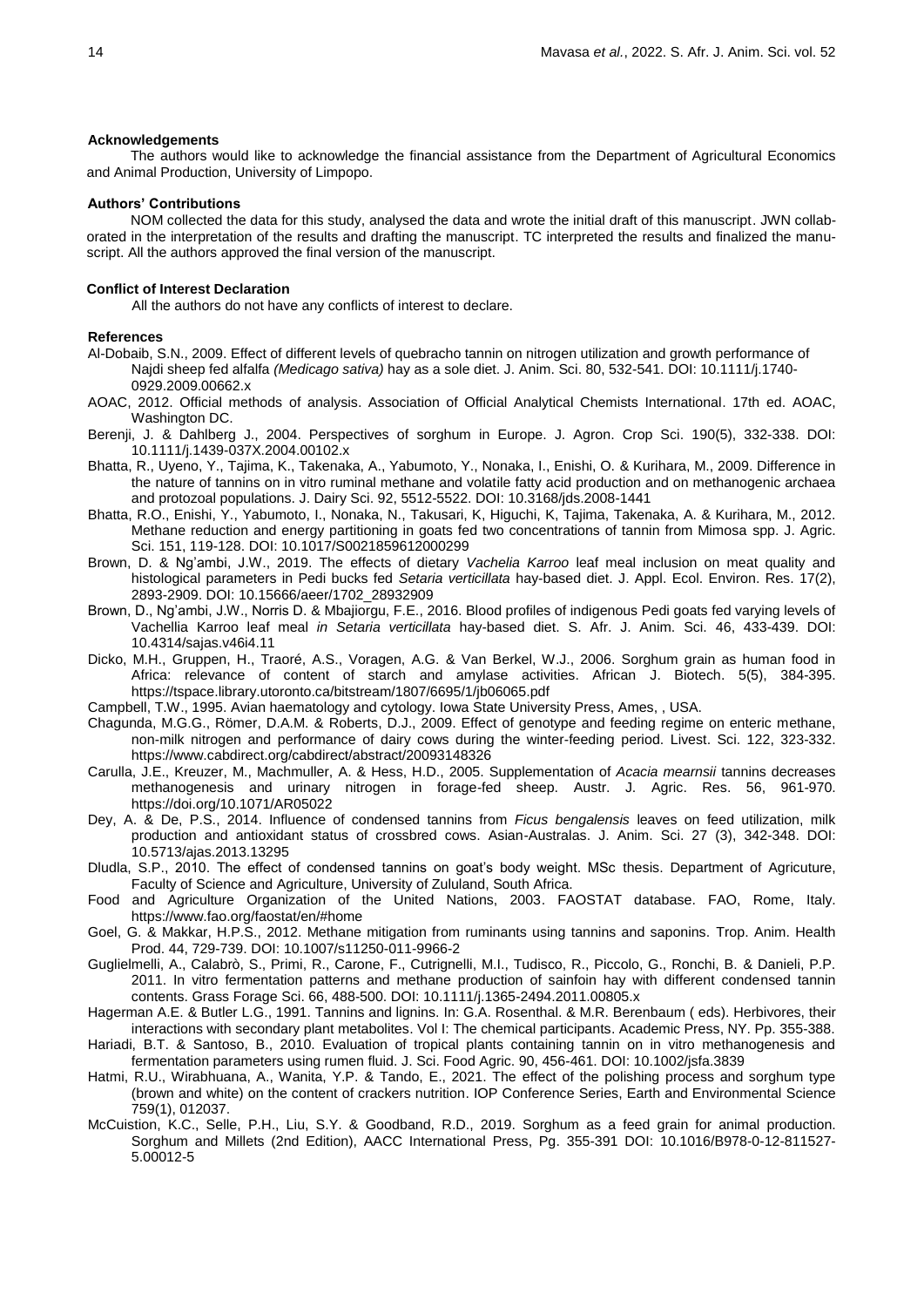- Khan, M.A., Nisa M.U. & Sarwar, M., 2003. Techniques measuring digestibility for the nutritional evaluation of feeds. Intern. J. Agric. Biol. 5(1), 91-94. http://www.fspublishers.org/published\_papers/33580\_..pdf
- Kutu, F.R. & Asiwe, J.A.N., 2010. Assessment of maize and dry bean productivity under different intercrops system and fertilization regimes. African J. Agric. Res. 15, 1627-1631. DOI: 10.5897/AJAR09.147
- Lata, M., 2021. Anti-nutritional factors: Its impacts in animal nutrition. J. Trop. Anim. Res. 1(3), 128-131. https://aavpublisher.com/cuploads/POPULAR%20ARITCLE%201.pdf
- Leibholz, J., 1970. The effect of starvation and low nitrogen intakes on the concentration of free amino acids in the blood plasma and on the nitrogen metabolism in sheep. Austr. J. Agric. Res. 23, 723-734. https://doi.org/10.1071/AR9700723
- Mathobela, R.M., 2018. Effect of dietary tanniniferous *Acacia nilotica* leaf meal inclusion level on productivity methane emission and productivity in yearling Boer bucks. MSc thesis. Department of Agricultural Economics and Animal Production, Faculty of Science and Agriculture, University of Limpopo, South Africa.
- Matlebyane, M.M., 2005. Relationship between chemical composition, in vitro digestibility and locally based feeding value rankings and medicinal use of some common forages for ruminant livestock in three chief areas of Capricorn Region of Limpopo Province, South Africa. MSc dissertation. Department of Animal Production, University of Limpopo, South Africa.
- McDonald, P., Edwards, R.A., Greenhalgh, J.F.D., Morgan, C.A., Sinclair, L.A. & Wilkinson, R.G., 2010. Nutrient digestion and the environment. In: Animal nutrition. 7th ed. Blackwell, London, UK. Pp. 188-189.
- Meister, N.C., da Silva Cardoso, A., Alari, F.O., Lemos, N.L.S., Frighetto R.T.S., Malheiros E.B., Reis R.A. & Ruggieri A.C., 2021. Effect of pasture management on enteric methane emissions from goats. Trop. Anim. Health Prod. 53(1), 94. DOI: 10.1007/s11250-020-02507-z
- Min, B.R. & Solaiman S., 2018. Comparative aspects of plant tannins on digestive physiology, nutrition and microbial community changes in sheep and goats: A review. J. Anim. Physiol. Anim. Nutr. (Berl.)102(5).1181-1193. DOI: 10.1111/jpn.12938.
- Min, B.R.,Solaman, S., Waldrip, H.M., Parker, D., Todd, R.W. & Brauer, D., 2020. Dietary mitigation of enteric methane emissions from ruminants. A review of plant tannins mitigation options. Anim. Nutr. 6, 231-246. DOI: 10.1016/j.aninu.2020.05.002
- Naumann, H.D., Tedeschi, L.O., , W.E. & Huntley, N.F., 2017. The role of condensed tannins in ruminant animal production, advances, limitations and future directions. Revista Brasileira de Zootecnia. 46, 929-949. DOI: 10.1590/s1806-92902017001200009
- Nascimento, T.V.C., Oliveira, R.L., Menezes, D.R., de Lucena, A.R.F., Queiroz, M.A.Á., Lima, A.G.V.O., Ribeiro, R.D.X. & Bezerra, L.R., 2021. Effects of condensed tannin-amended cassava silage blend diets on feeding behavior, digestibility, nitrogen balance, milk yield and milk composition in dairy goats. Animal 15(1), 100015. https://doi.org/10.1016/j.animal.2020.100015
- Ng'ambu, S., Muchenje, V. & Marume, U., 2013. Effect of *Acacia Karroo* supplementation on growth, ultimate pH, colour and cooking loses of meat from indigenous Xhosa lop-eared goats. Asian-Austr. J. Anim. Sci. 26, 128-133. DOI: 10.5713/ajas.2012.12046
- Nyamambi, B., Ndlovu, L.R., Naik, Y.S. & Kock, N., 2007. Intestinal growth and function of broiler chicks fed sorghumbased diets differing in condensed tannin levels. S. Afr. J. Anim. Sci. 37, 202-214. DOI: 10.4314/sajas.v37i3.4092
- Obeidat, R.S., Alrababah, M.A., Abdullah, A.Y., Alhamad, M.N., Gharaibeh, M.A., Rababah, T.M. & Abu Ishmais, M.A., 2011. Growth performance and carcass characteristics of Awassi lambs fed diets containing carob pods (*Ceratonia siliqua* L.). Small Ruminant Res. 96, 149-154. DOI: 10.1016/j.smallrumres.2010.12.001
- Olafadehan, O.A., 2011. Change in haematological and biochemical diagnostic parameters of Red Sokoto goats fed tannin-rich *Pterocarpus erinaceus* forage diets. Veterinarski Arhiv 81, 471-483. http://vetarhiv.vef.unizg.hr/papers/2011-81-4-5.pdf
- Pathak, A.K., Dutta, N., Banerjee, P.S., Goswami, T.K. & Sharma, K., 2014., Effect of condensed tannins supplementation through leaf meal mixture on voluntary feed intake, immune response and worm burden in Haemonchus contortus infected sheep. J. Parasitic Diseases 40, 100-105. DOI: 10.1007/s12639-014-0455-1
- Priolo, A., Waghorn, G.C., Lanza, M., Biondi, L. & Pennisi. P., 2000. Polyethylene glycol as a means for reducing the impact of condensed tannins in carob pulp: Effects on lamb growth, performance and meat quality. J. Anim. Sci. 78, 810-816. DOI: 10.2527/2000.784810x
- Roy, A.V., 1970. Rapid method for determining alkaline phosphatase activity in serum with thymolphthalein monophosphate. Clin. Chem. 16, 431-436. https://doi.org/10.1093/clinchem/16.5.431
- Saha, C.K., Ammon, C., Berg, W. & Fiedler M., 2014. Seasonal and diel variations of ammonia and methane emissions from a naturally ventilated dairy building and the associated factors influencing emissions. Sci. Total Environ. 468-469, 53-62. DOI: 10.1016/j.scitotenv.2013.08.015
- Salem, A.Z.M., Salem, M.Z.M., El-Adawy, M.M. & Robinson, P.H., 2006. Nutritive evaluations of some browse tree foliages during the dry season: Secondary compounds, feed intake and in vivo digestibility in sheep and goats. Anim. Feed Sci. Technol. 127(3-4), 251-267. DOI:10.1016/J.ANIFEEDSCI.2005.09.005
- Shiringani, R.P., 2007. Effects of planting date and location on phenology, yield and yield components among selected cowpea varieties. MSc thesis. School of Agriculture, University of Limpopo, South Africa.
- Solaiman, S., Thomas, J., Dupre, Y., Min, B.R., Gurung, N., Terril, T.H. & Haenlein, G.F.W., 2010. Effect of feeding *Sericea lespedeza (Lespedeza cuneata)* on growth performance, blood metabolites, and carcass characteristics of Kiko crossbred male kids. Small Ruminant Res. 93, 149-156. DOI: 10.1016/j.smallrumres.2010.05.015
- Terry, A., Wilkinson, R. & Dei, H.K., 2016. Effects of tanniferous browse plant supplementation on the nutrient digestibility and growth of Djallonké rams. Intern. J. Livest. Prod. 7, 122-127. DOI: 10.5897/IJLP2016.0314